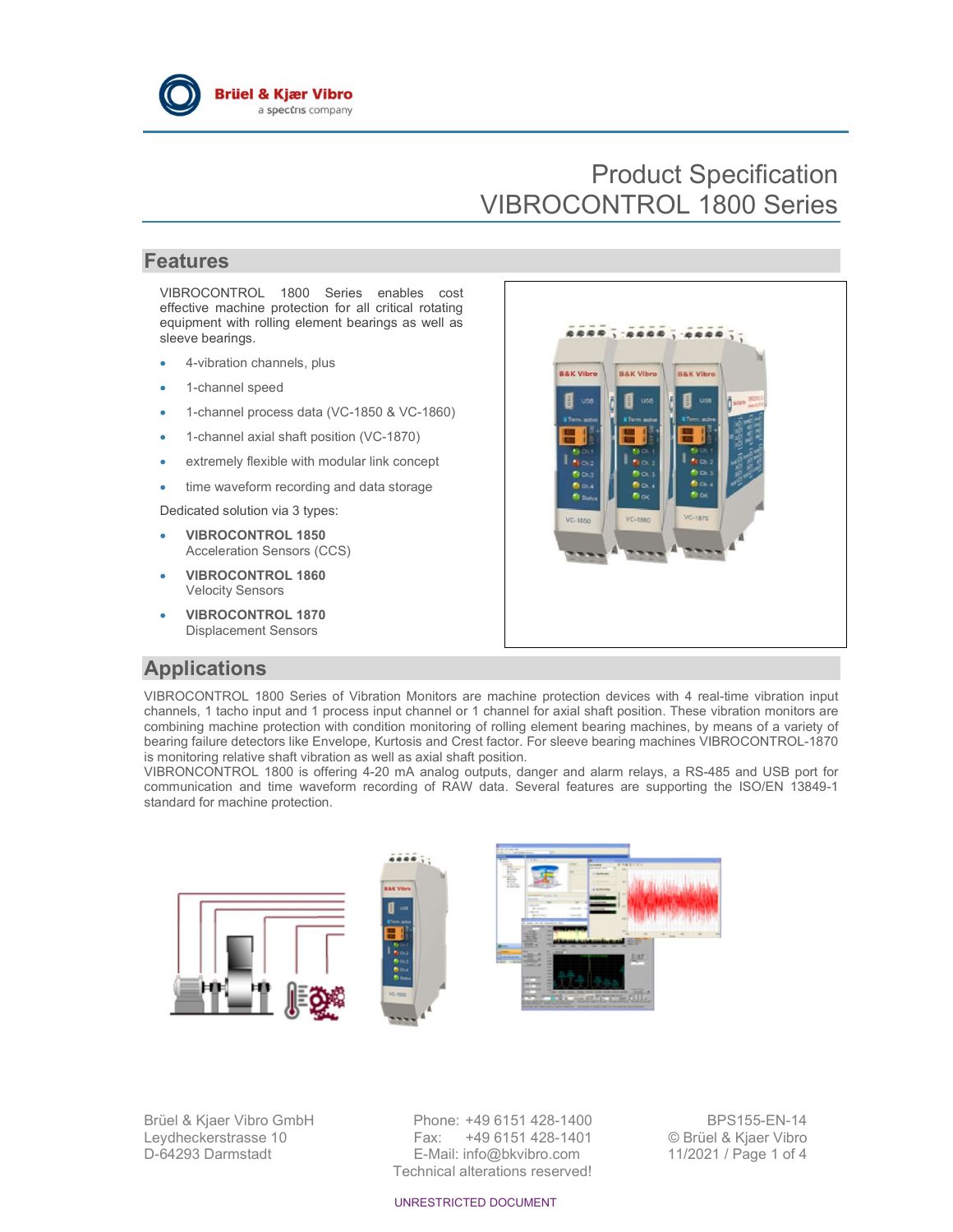### Technical Data

#### 6 Input channels:

- 4 configurable vibration sensor inputs: VIBROCONTROL 1850 - accelerometers CCS VIBROCONTROL 1860 - velocity sensors VIBROCONTROL 1870 - displacement sensors
- 1 Input for process data, analog 4-20 mA, 0-20 mA, 0-22V (VC-1850 & VC-1860)
- 1 input channel axial shaft position (VC-1870)
- 1 Tacho input for NPN, PNP, AC speed sensor

#### Sensor types:

 VIBROCONTROL 1850 **Accelerometers** 10-500 mV/g, type CCS<br>Maximum input to the set of the set of the set of the set of the set of the set of the set of the set of the set of the set of the set of the set of the set of the set of the set of t Maximum input  $\pm$ 5.4 Vpk Transducer Bias 6 mA Input Resistance / Impedance ≥ 450 kΩ, 10 nF

#### VIBROCONTROL 1860

**Velocity sensors\*** 80-120 mV/mm/s<br>Maximum input  $\pm 6.0/8.0$  Vpk Maximum input Input Resistance / Impedance ≥ 450 kΩ, 5 nF \*Frequency response linearization 8Hz

#### VIBROCONTROL 1870

| <b>Displacement sensors</b>                                | $0.8-8$ V/mm    |
|------------------------------------------------------------|-----------------|
| Maximum voltage input                                      | $-2$ to $-22$ V |
| Peak detector, attack time                                 | 1-1.000 ms      |
| Peak detector, decay time                                  | $0.1 - 100 s$   |
| Input Resistance / Impedance $\geq$ 450 k $\Omega$ , 10 nF |                 |

#### Up to 6 Measurement results per vibration channel:

- 2 Overall vibration values Detectors True RMS, Pk-Pk or Pk Sample rates 4,800 or 24,000 Hz Filter ranges 0.7 Hz to 10 kHz Measuring parameter mm/s, m/s<sup>2</sup>, g, μm, mm
- 4 Roller bearing condition units (VC-1850) Detectors True RMS, 2 Envelope Filter ranges 1 - 500 Hz<br>Kurtosis/Crest factor 1 - 500 Hz Kurtosis/Crest factor
- 1 Axial shaft position (VC-1870)

#### Configurable measuring ranges:

 Full scale vibration measuring ranges up to 1-100 mm/s,1-300 m/s<sup>2</sup> ,0.1-15 mm Pk-Pk

#### Standard frequency ranges:

- 10 Hz 1,000 Hz, -1 dB, 24 dB/oct.
- Selectable ranges e.g. 1-300/1,000 Hz or multiple filters settings 0.7-10,000 Hz
- Filter response High pass and low pass filters; refer to the setup part for the specific parameters for the Cut-off freq., pass band attenuation, Stop band freq. and Stopband attenuation.

#### Up to 4 configurable outputs:

 4 Analog DC outputs Can be configured as 0/4 - 20 mA, 0/2-10 V, Each output can be assigned to any of the measuring parameters. Voltage load: min. 10 kΩ<br>Current load: max. 400 Ω Current load:.

#### or

4 Alarm relay drivers

Relay drivers for external coil: With breakfunction, can be user configured as Alert or Danger with latch function or auto reset. Max voltage 30 V<br>Max current: 100 mA Max current:

#### Alarm detectors:

- Alert and Danger per each detector with adjustable alarm limits. Alert delay time  $0 - 100$  s<br>Danger delay time  $0 - 100$  s
	- Danger delay time 0 100 s<br>Reset time for Alert and Danger 0 100 s Reset time for Alert and Danger

#### Up to 12 additional relays: (VIBROCONTROL 1801)

 1 Relay Module consisting of 12 galvanic isolated relays. Alert and Danger alarms can be directed to these relays. Max voltage: 30 V Max current: 100 mA

#### OK relay & Collective relay for danger:

 1 galv. isolated redundant relay with breakfunction (power fail-safe). Danger alarms can be forwarded to this relay, when the monitor is configured as a Protection Monitor according to ISO/EN 13849-1. All system failures, like cable short, cable break and internal system failure, will automatically trip the OK- relay.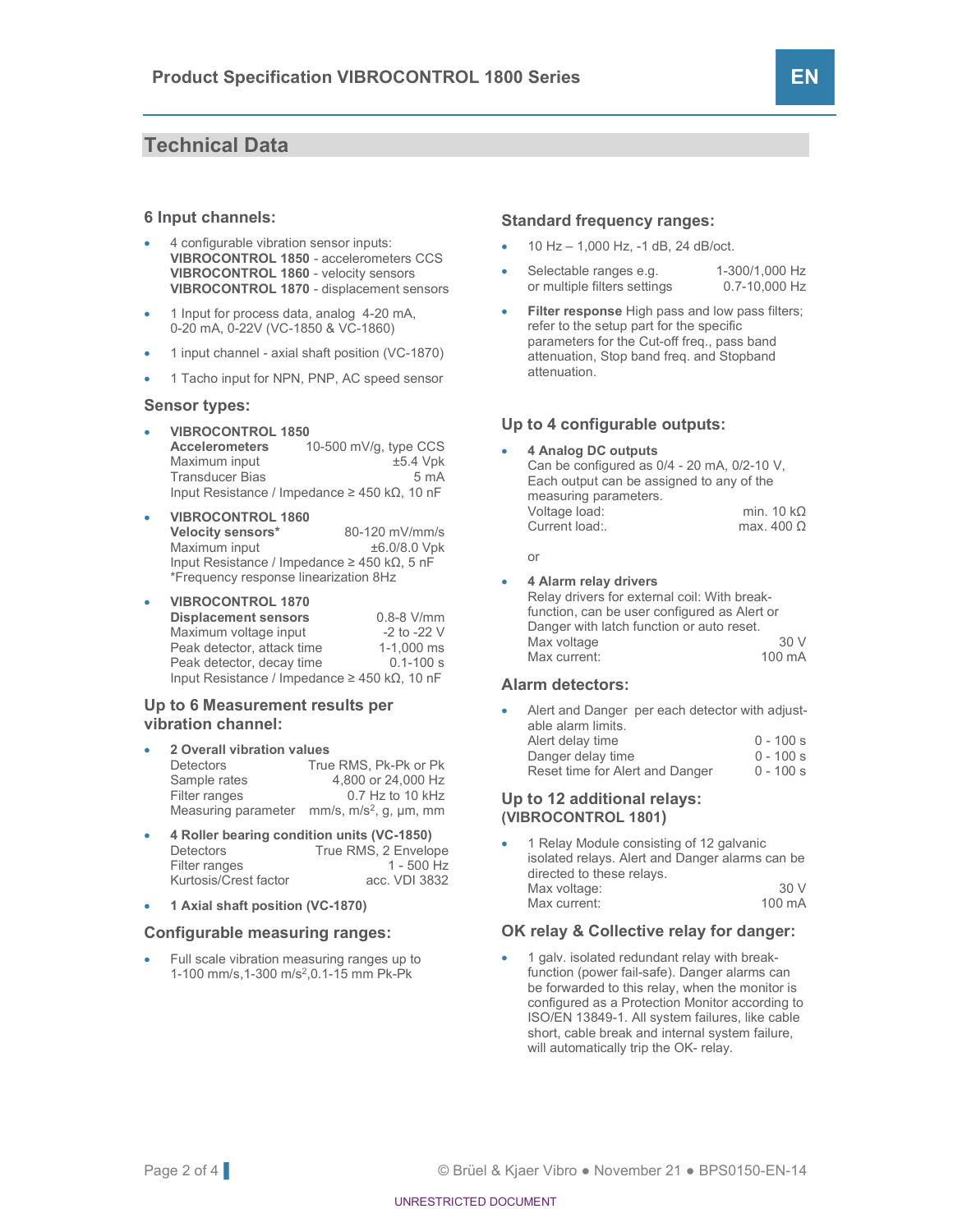#### Measurement accuracy:

- Vibration Measurement ±3.5 % of reading ±0,5 % of Full Scale setup, typical, @calibration ref: 100 Hz, velocity, 25 ̊C, with current LP and HP filter setup.
- Process Measurement 0-20 mA input: +/-0.75 % of reading +/-0.5 % of Full Scale Range @ 25 °C referring back to the input range 0-20 mA 0-10 V input: +/-0.75 % of reading +/-0.5 % of Full Scale Range @ 25 °C referring back to the input range e.g 0-10 V
- Speed sensors  $\pm 0.5$  % of reading, Pulse speed 1 Hz to 30 kHz (RPM depending of pulse per revolutions setup)
- **Analog output**  $\pm 1.5$  % of reading ±1 % of Full Scale

#### Test function:

Can be activated digitally or by PC. As default the alarm relays activate and DC outputs increase to the specified test level of 102 %.

#### Time waveform recording:

Up to 4 input channels can record digital raw data (time waveform) simultaneously to a PC running "Commpact Analyzer". The recording can be done through:

RS-485/LAN (buffered) Up to 10 kHz Mini USB (real-time) Up to 10 kHz Time waveform recording is user activated and contains scalar values for vibration and process input data at start of recording.

#### Communication & Data storage: (VIBROCONTROL 1803 /1804)

All input channels can be trended and alarms can be stored when connected to either VC-1803/04 or directly to a PC running "Compact Analyzer". VIBROCONTROL 1804 can store trends and time wave-form recordings event or time based.

#### Communication:

RS-485 interface 2 screw terminals Daisy chain, up to 255 unitsUSB interface: Mini USB/B

Remote access through EtherBridge Module (VIBROCONTROL 1803) is possible.

#### Link Concept modularity:

VIBROCONTRL 1800 Series –all components - Vibration Monitor, Communication Module, Relay Module can be interconnected by means of DIN rail bus connectors



#### Front panel:

5 light diodes indicate channel status (green, yellow, red) for each of the 4 vibration input channels, as well as for general system status.

#### Temperature:

- Operating: -10 °C to +50 °C
- Storage: -40 °C to +85 °C

#### Housing:

DIN rail enclosure IP20 with screw terminals

- Dimensions: H: 110, W: 23, D: 114 mm
- Weight (measuring module): 160 g

#### Compliance:

 CE, ISO 13849-1, ISO 10816-3, VDI 3832, API 670 (essential recommandations)

#### Accessories:

 External Power supply (e.g. AC-4111) +24 V DC, ±5 %, max. power consumption; 10 W